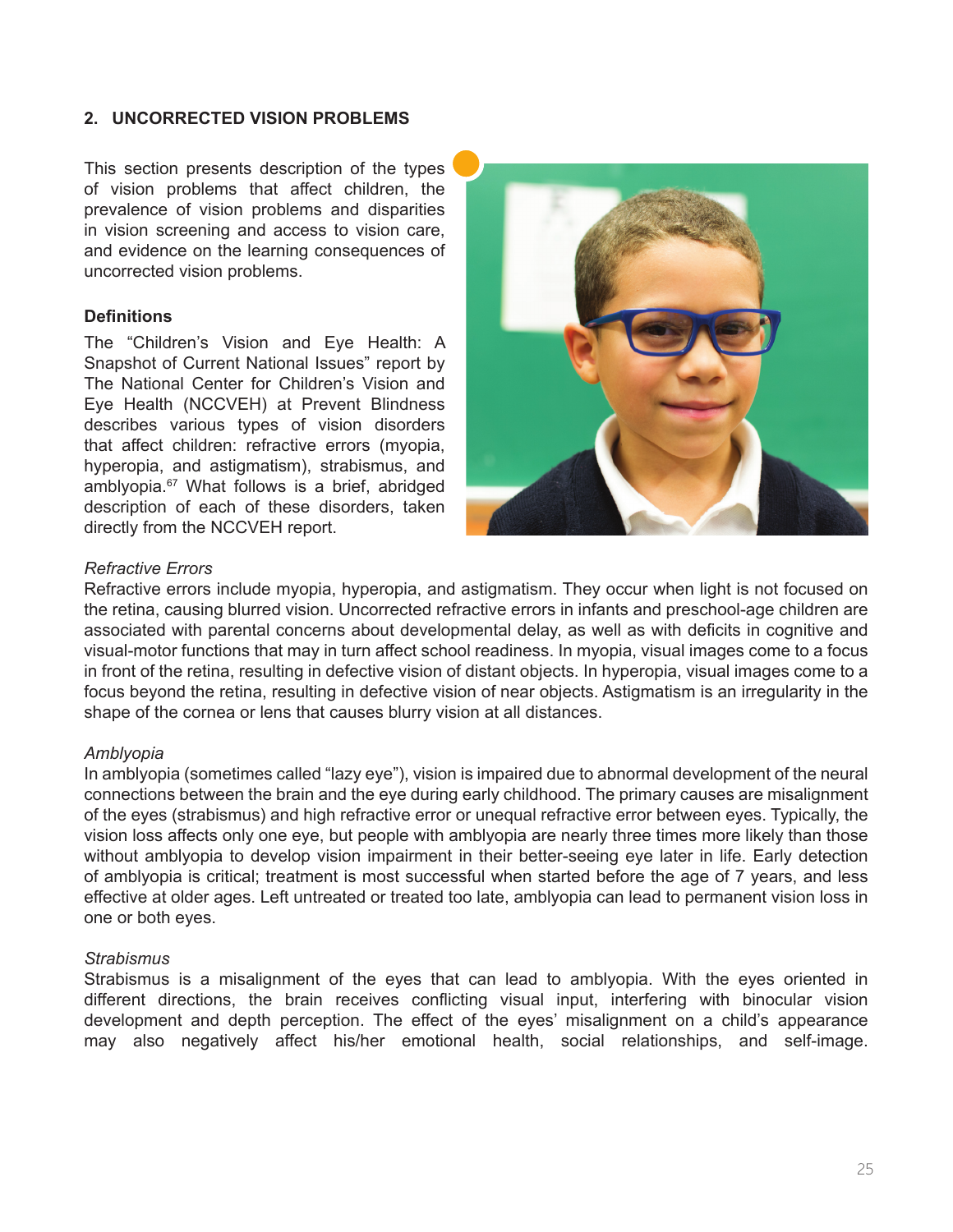# **Prevalence**

Estimates of the prevalence of vision problems vary considerably depending on: the types of vision problems included (specific type of vision problem or a range of vision problems); whether these problems are corrected; age group; how the problems were measured (based on report by parent or caregiver, based on eye examination, based on screening, or based on diagnosis information from healthcare records); and demographic and socioeconomic factors (national population, race and ethnicity, poverty status, and vulnerable communities).

*Estimates that apply to a range of eye conditions***:** A comprehensive study on a wide range of eye conditions conducted using 1971-72 National Health and Nutrition Examination found that 22% of children aged 6 to 11 had at least one eye condition identified through ophthalmological examination.<sup>68</sup> This study covered a wide range of eye conditions, including minor ones unlikely to impair function. A more recent study based on 1996-2001 data using nationally representative Medical Expenditure Panel Surveys (MEPS) data found that approximately 7% of children younger than 18 years old living in the U.S. have a diagnosed eye and vision condition.<sup>69</sup> Because this estimate is based on diagnosis information which comes from a healthcare encounter, the authors state that this is likely to be close to prevalence of patients diagnosed, as opposed to the actual occurrence in the general population, and thus can be considered as the lower boundary of the true overall prevalence. The study also found that white children and children living in higher-income families were more likely to have a diagnosed condition, suggesting that there may be underdiagnosis and undertreatment in certain groups, in particular Hispanic children and children living in poverty.

*Screening failure rates in underserved communities***:** Several studies in vulnerable communities indicate a high prevalence of unmet vision needs, based on screening failure rates ranging from 22% to 30%. In vision screenings conducted by Children's Health Fund in public elementary schools in underserved communities, just under 1 out of 4 children failed the screening and required follow-up *(2014 to 2015 data)*. <sup>70</sup> Other vision screenings in schools serving disadvantaged populations have similar screening failure rates. In a study examining school vision screening on preschool through fifth grade children in lower socioeconomic areas in New York City, almost one third (30%) failed the screening and were referred for a comprehensive examination *(1992 to 2002 data)*. <sup>71</sup> In a study of 3 New York City public schools in 1998 -1999, 25% of children screened were referred, based on failure of one or more of the screening tests.72 In a study in a school district in Los Angeles, 22% of first graders had 1 or 2 ocular disorders.73 In a screening of students aged 11 to 14 in 4 public intermediate schools located in Washington Heights, Manhattan, 28% had vision of 20/40 or worse in at least one eye. In the majority of cases, follow-up eye examinations confirmed the presence of refractive errors, most of which could be corrected with glasses *(1995-96 data*).<sup>74</sup>

*Refractive errors***:** Nationally, the prevalence of visual impairment due to uncorrected refractive error is about 18% in the 12 – 17 age group based on 2005 to 2008 National Health and Nutrition Examination Survey (NHANES) data.<sup>75</sup> A study of the 2005-2008 NHANES data further shows that 1 in 4 adolescents (24%) aged 12 to 19 with correctable refractive error were inadequately corrected and this rate was more than 1 in 3 for Mexican American (37%) and black (37%) children, suggesting barriers to accessing vision care.76 Other studies look at specific types of refractive error. About 4% of children aged 6 months to 6 years and 9% of older children aged 5 to 17 years old have myopia, or nearsightedness. Prevalence of hyperopia, or farsightedness (when nearby objects appear blurry) is 21% among children 6 to 72 months of age and 13% among children aged 5 to 17 years. Between 15% to 28% of children aged 5 to 17 years have astigmatism, depending on the diagnostic threshold used.<sup>77</sup>

*Amblyopia and strabismus***:** Amblyopia is found in about 2% of 6- to 72-month-old children, and strabismus is found in between 2% and 4% of children under the age of 6 years.<sup>78</sup>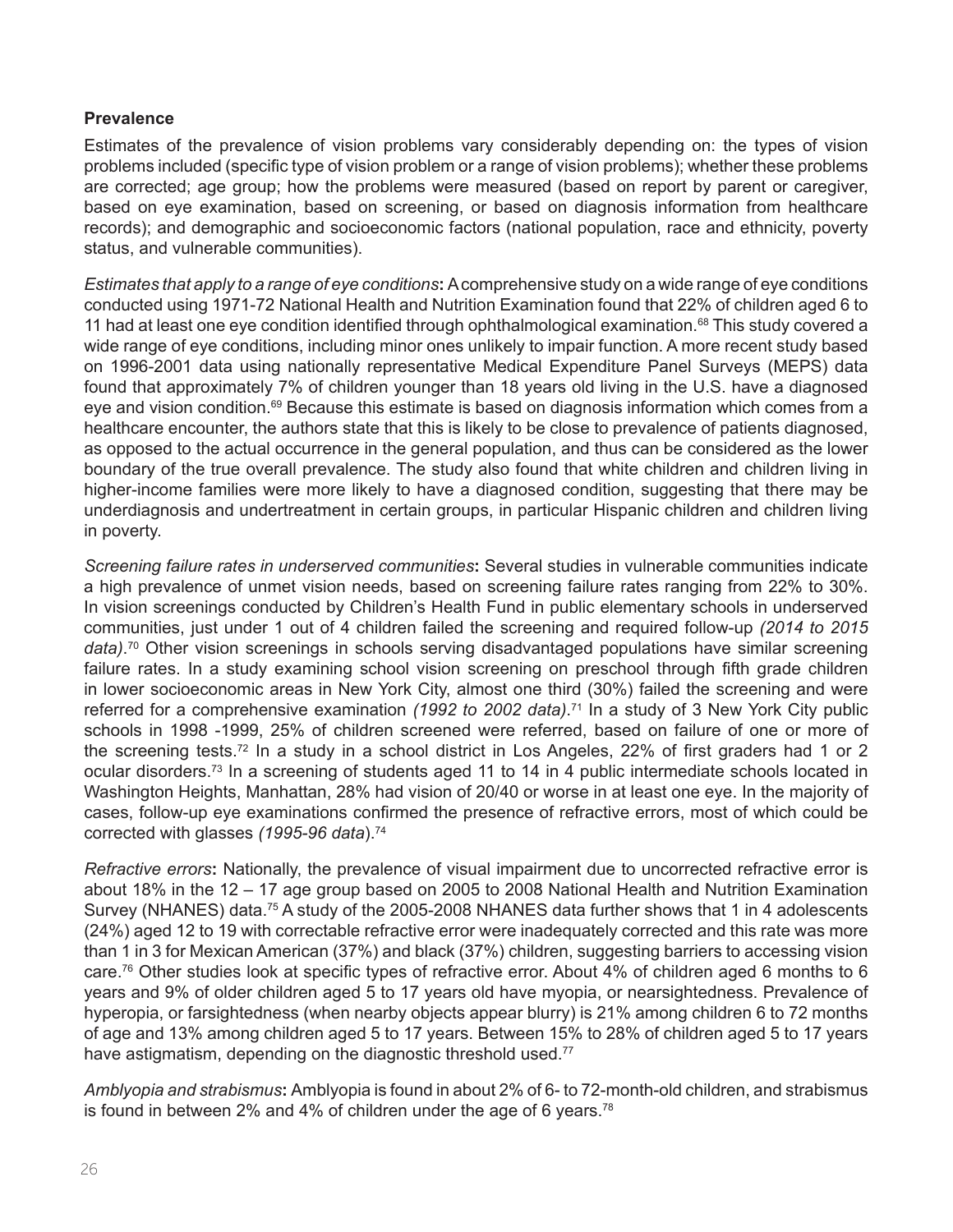*Uncorrected or under corrected vision problems based on parent report***:** An estimated 2.6% of children aged 17 and under have trouble seeing, even when wearing glasses or contact lenses according to parents, based on 2014 National Health Interview Survey data.<sup>79</sup> This estimate is substantially lower than previously mentioned estimates of uncorrected refractive error in 12 to 17 year olds (18%) and of diagnosed vision and eye conditions in below in children younger than 18 years (7%), indicating the possibility that parents may not always know if their child has a problem seeing. This data also shows disparities by poverty, race, and ethnicity. Children from families below the poverty threshold had a rate 3 times that of the children from families earning more than 4 times the poverty threshold (43.3 vs. 14 per 1000, respectively). Hispanic or Latino children had a rate of 31.6 per 1,000 children, and black children had a rate of 29.8 per 1,000, which are 1.3 times and 1.2 times the rate of 24.4 per 1,000 for white children, respectively.

# **Unmet need for services**

According to clinical guidelines, vision screening should occur annually (best practice) or at least once (acceptable minimum standard) between the ages of 3 and 6 years and every 1-2 years after the age of 5.80, 81 Children who fail vision screening should be referred for a comprehensive eye examination performed by an optometrist or ophthalmologist so that they can diagnose and treat eye disorders.<sup>82</sup>

National data show that there is a significant gap between the recommendations of clinical guidelines and the actual vision testing rates among children. According to the 2011 National Survey of Children's Health, 40% of children aged 5 years and below had their vision tested at some point, 83% of children aged 6 to 11 years had their vision tested within the past two years and 67% of all children aged 0 to 17 had their vision tested in a timely way. Moreover, there are disparities by household income and education levels, insurance coverage, race/ethnicity and primary household language.

As shown in the following chart, receipt of vision testing in children aged 17 years and under varies by household income level (62% for children in households with incomes below twice the Federal Poverty Level versus 72% for children in households with incomes at or above twice the Federal Poverty Level), insurance status (58% for children who were uninsured at time of survey and 63% for children with public insurance, such as Medicaid/SCHIP, compared to 72% for children with private health insurance), race/ ethnicity (57% for Hispanic children compared to 72% for white children and 71% black children), and primary language spoken in household (48% Hispanic children for whom Spanish is primary household language versus 68% Hispanic children for whom English is the primary household language.<sup>83</sup>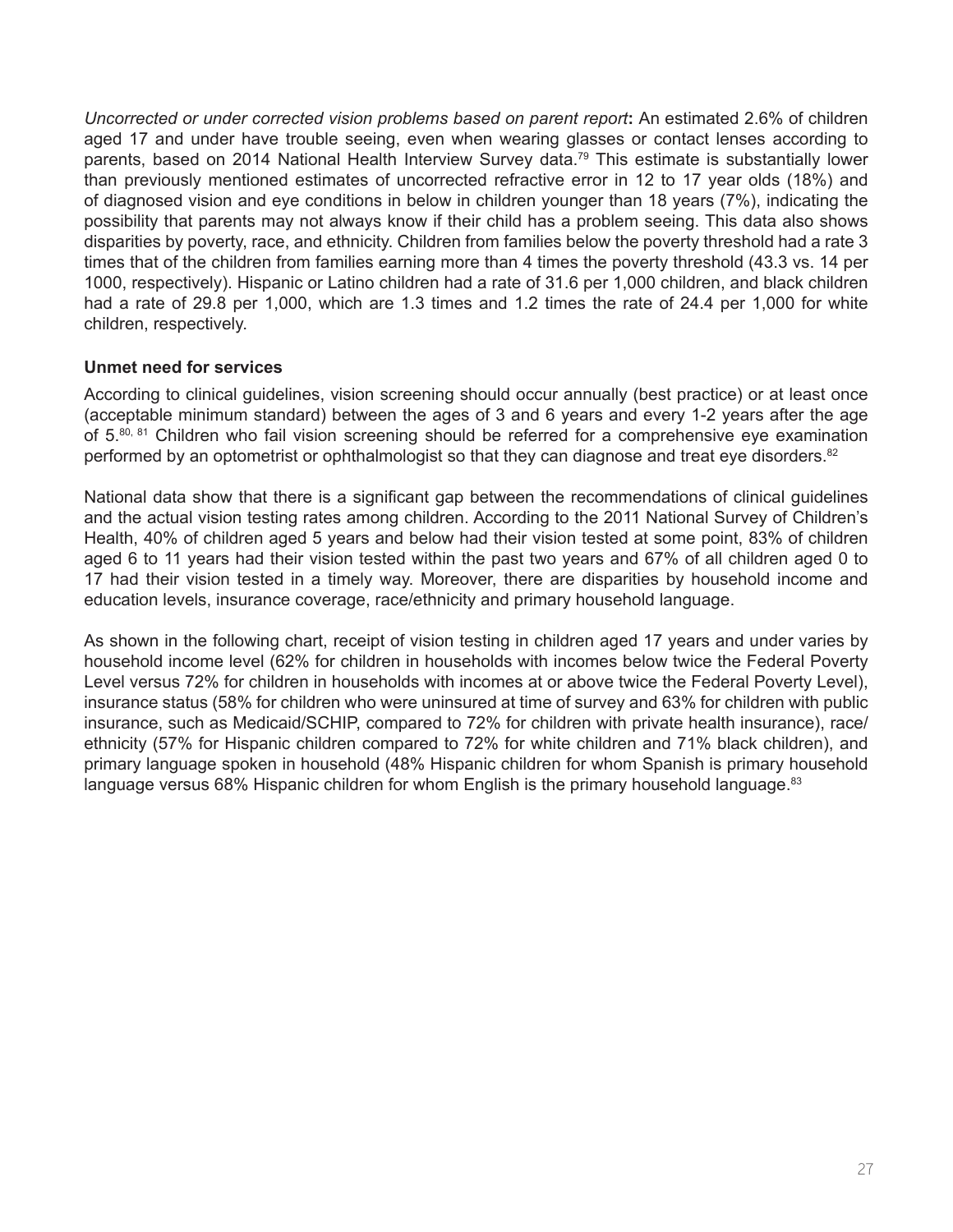

Another estimate of lack of vision testing comes from the 2009–2010 MEPS (Medical Expenditure Panel Survey) data. This survey found that about 78% of children had their vision checked by a doctor or other healthcare provider by the age of 6. This rate is substantially higher than the previously mentioned 40% rate from the 2011 National Survey for Children's Health because the 78% rate is restricted to children aged 5 years at the time of the MEPS survey whereas the 40% rate includes all children 5 years and younger in the NSCH survey. The 2009-2010 MEPS data also shows similar disparities by: race/ethnicity (70% of Hispanic children compared to 81% for white and 81% for black children), poverty level (69% for children in households with incomes below twice the Federal Poverty Level versus 85% for children in households with incomes at or above twice the Federal Poverty Level), and insurance status (39% for children without insurance and 73% of children with public insurance only, compared to 83% for children with private insurance).<sup>84</sup>

Population-based data on children receiving diagnostic exams and treatment after failed screenings is not easily available.<sup>85</sup> In a study of vision screening of preschool children in pediatric clinics, less than half of those who failed the screening had documentation that they were referred for diagnostic exams.<sup>86</sup> In another study, as many as two-thirds of children who received referrals did not obtain the necessary care.<sup>87</sup> Findings from local studies show various barriers to follow up care, including cost, lack of access to providers, no vision insurance coverage for eye examinations and eyeglasses, parents' lack of awareness about the need for follow up, and inability to contact parents.<sup>88</sup> Findings from these studies coupled with the previously mentioned prevalence estimate of visual impairment due to uncorrected refractive error at about 18% in the 12 – 17 age group<sup>89</sup> and high rates of inadequately corrected refractive error among those with correctable refractive error for Mexican Americans (37%) and black (37%) children provide ample evidence of unmet needs for vision care. <sup>90</sup>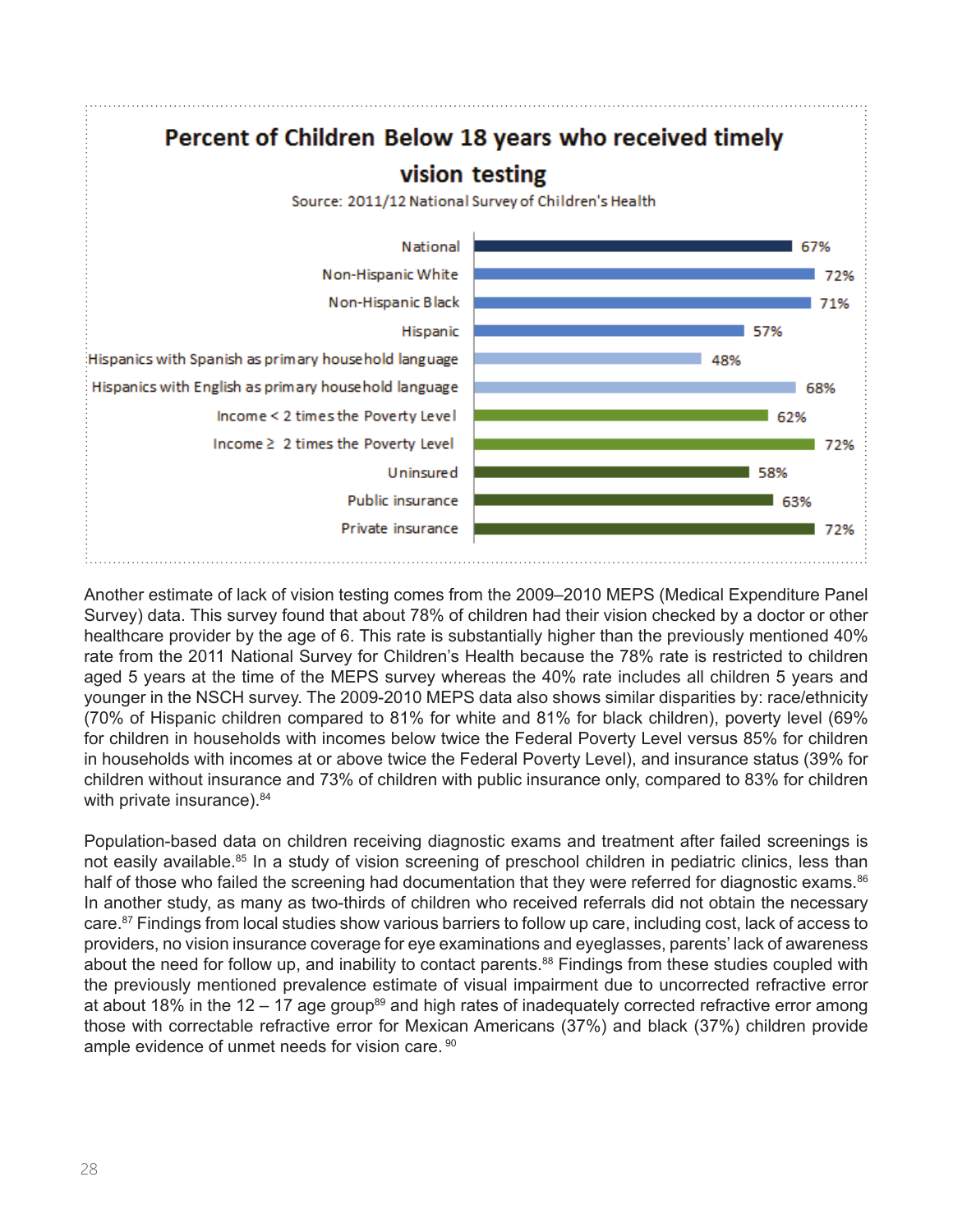# **Impact on learning**

As described by the American Optometric Association (AOA), good vision is key to doing well in school. As much as 80% of learning occurs via the eyes through visual tasks such as reading, writing, and using computers. In order to effectively read and learn, the AOA states that every child needs the following vision skills:

- "**Visual acuity** the ability to see clearly in the distance for viewing the chalkboard, at an intermediate distance for the computer, and up close for reading a book.
- **Eye focusing** the ability to quickly and accurately maintain clear vision as the distance from objects change, such as when looking from the chalkboard to a paper on the desk and back. Eye focusing allows the child to easily maintain clear vision over time like when reading a book or writing a report.
- **Eye tracking** the ability to keep the eyes on target when looking from one object to another, moving the eyes along a printed page, or following a moving object like a thrown ball.
- **Eye teaming** the ability to coordinate and use both eyes together when moving the eyes along a printed page, and to be able to judge distances and see depth for class work and sports.
- **Eye-hand coordination** the ability to use visual information to monitor and direct the hands when drawing a picture or trying to hit a ball.
- **Visual perception** the ability to organize images on a printed page into letters, words and ideas and to understand and remember what is read."

As the AOA states, undeveloped or poorly developed visual skills make learning difficult and stressful. As a result, children may avoid reading and other near visual work, do the work less efficiently and experience discomfort, fatigue, and a short attention span.

Considerable research on the learning consequences of vision problems has been documented in two literature reviews: i) "Vision and the Achievement Gap Among Urban Minority Youth" by Charles Basch published in 2011 and ii) "Learning-related Vision and Academic Success: A Meta-Analytical Study" by Katherine J. Minton published in 2005. The majority of the research focuses on the impact of vision problems on children's ability to read. What follows is a summary of findings from these literature reviews as well as other sources. Findings are organized by vision problem or vision skills area.

# *Refractive Errors*

**Hyperopia**: Though children tend not to require correction of low levels of hyperopia as their eyes can self-adjust, several studies show an association between varying levels of uncorrected hyperopia and poor reading performance. Basch's literature review cites studies of elementary school children where hyperopia has been associated with poorer performance on standardized measures of literacy, standardized reading test scores and percentile ranking on the Iowa Test of Basic Skills.<sup>91</sup> A small pilot study cited by Basch's literature reviews compares children with hyperopia and children with ideal vision (emmetropic) and finds that uncorrected hyperopic children, ages 4 to 7 years, perform worse on tests of letter and word recognition, receptive vocabulary, and emergent orthography, despite no difference in selected variables that are known to affect the acquisition of literacy skills (phonological awareness skills, visual cognitive skills, and other family variables known to affect the acquisition of literacy skills).<sup>92</sup> However, this study cautions that it is unclear if the relationship between hyperopia and the poorer progress in emergent literacy is causal and whether the hyperopes will catch up with the emmetropes in time. A larger more recently published study that also compares the literacy skills of 4- and 5-year-old children with uncorrected hyperopia with the skills of emmetropic children similarly concludes that after adjustment for age, race/ethnicity, and parent/caregiver's education, children with significant uncorrected hyperopia perform significantly worse on a Test of Preschool Early Literacy (TOPEL), composed of Print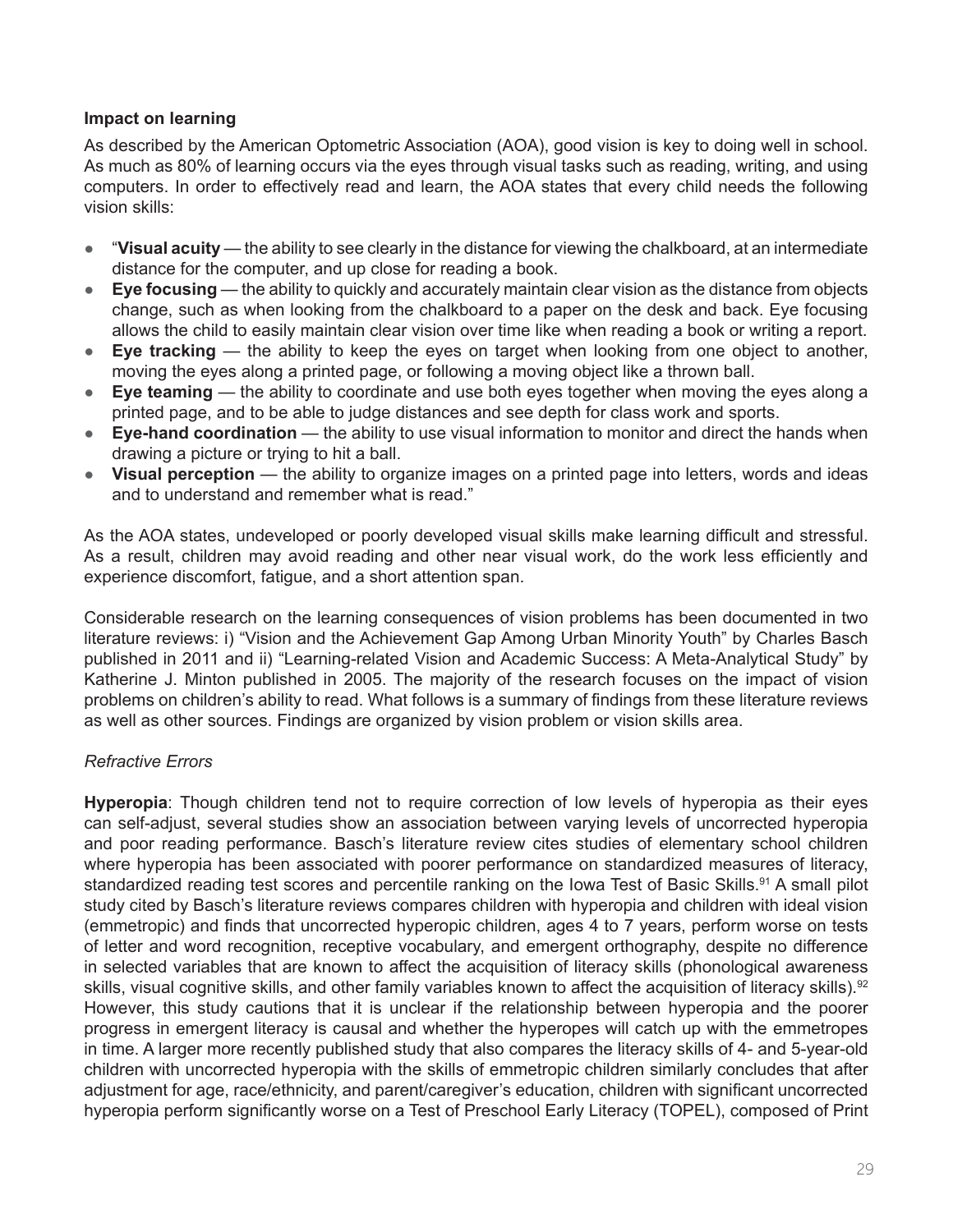Knowledge, Definitional Vocabulary, and Phonological Awareness subtests.<sup>93</sup> In an effort to address the methodological limitations of studies that use cross-sectional or case control design that have found associations between uncorrected hyperopia but cannot prove causality, another study took a novel approach of simulating hyperopia in visually normal children (mean age of 10.9) and studying their academic performance under the conditions of normal vision and simulated hyperopia. <sup>94</sup> This study found that simulated hyperopia resulted in poorer performance on reading (rate, accuracy, and comprehension), visual information processing (a child's ability to focus attention, quickly scan, discriminate between and sequentially order visual information) and reading-related eye movement performance. Collectively, these studies point to the need to screen and address significant, uncorrected hyperopia as needed in order to maximize children's ability to read to their potential.

**Myopia:** Evidence of the association between uncorrected myopia and lower academic performance is provided by a randomized controlled trial study that finds the provision of free glasses to Chinese children in rural western China with myopia improves their performance on mathematics testing to a statistically significant degree. Furthermore, the effect on performance was larger for children in classrooms where blackboards were used more regularly.<sup>95</sup> The authors concluded that the effect of myopia on classroom learning is not well understood and they were not able to find other randomized controlled trials to examine the impact of correcting myopia on school performance.

**Astigmatism:** A study of pre-kindergarten children in a Head Start program found that children with astigmatism performed consistently lower than their peers without astigmatism in the areas of language and literacy, physical health, and development and communication, though a causal relationship could not be established.<sup>96</sup> These findings point to the need for research to explore the causal mechanism underlying the association between astigmatism and academic readiness. To understand the impact of uncorrected astigmatism on reading, another study looked at the effect of induced astigmatic refractive error in young adults on a selection of standardized clinical measures of reading performance. This study found that induced astigmatic blur resulted in poor word recognition and slow reading rate.<sup>97</sup>

# *Amblyopia*

Several studies looked at the impact of amblyopia on reading and motor skills. A study investigating reading and associated eye movements in school-age children found that amblyopic children read more slowly compared with non-amblyopic children with treated strabismus and normal controls.<sup>98</sup> Another study looked at the impact of amblyopia on children's ability to perform a range of standardized ageappropriate tasks that assess motor skills needed in practical, everyday tasks and found that children with amblyopia perform more poorly, particularly on manual dexterity tasks that require speed and accuracy.<sup>99</sup>

#### *Visual motor integration*

Both Basch's and Minton's literature reviews cite studies finding that low visual perception and/or visual motor integration was associated with low reading achievement. For example, a study cited by Basch's review on students in kindergarten through third grade finds that visual motor integration skills are significantly related to academic performance (as measured by teachers' ratings of children's ability in reading, math, spelling and writing).<sup>100</sup> Another study that compared children with normal visual integration and children with low visual integration found that low visual integration group made significantly more errors in educational activities that require accurate placement of letters and numbers on a page.<sup>101</sup> However, in contrast, a recently published study that looks at how visual motor skills relate to reading achievement when taking into account precursor and reading-related skills finds that the contribution of visual motor integration skills to reading achievement reduces when language-based skills are taken into account.<sup>102</sup>